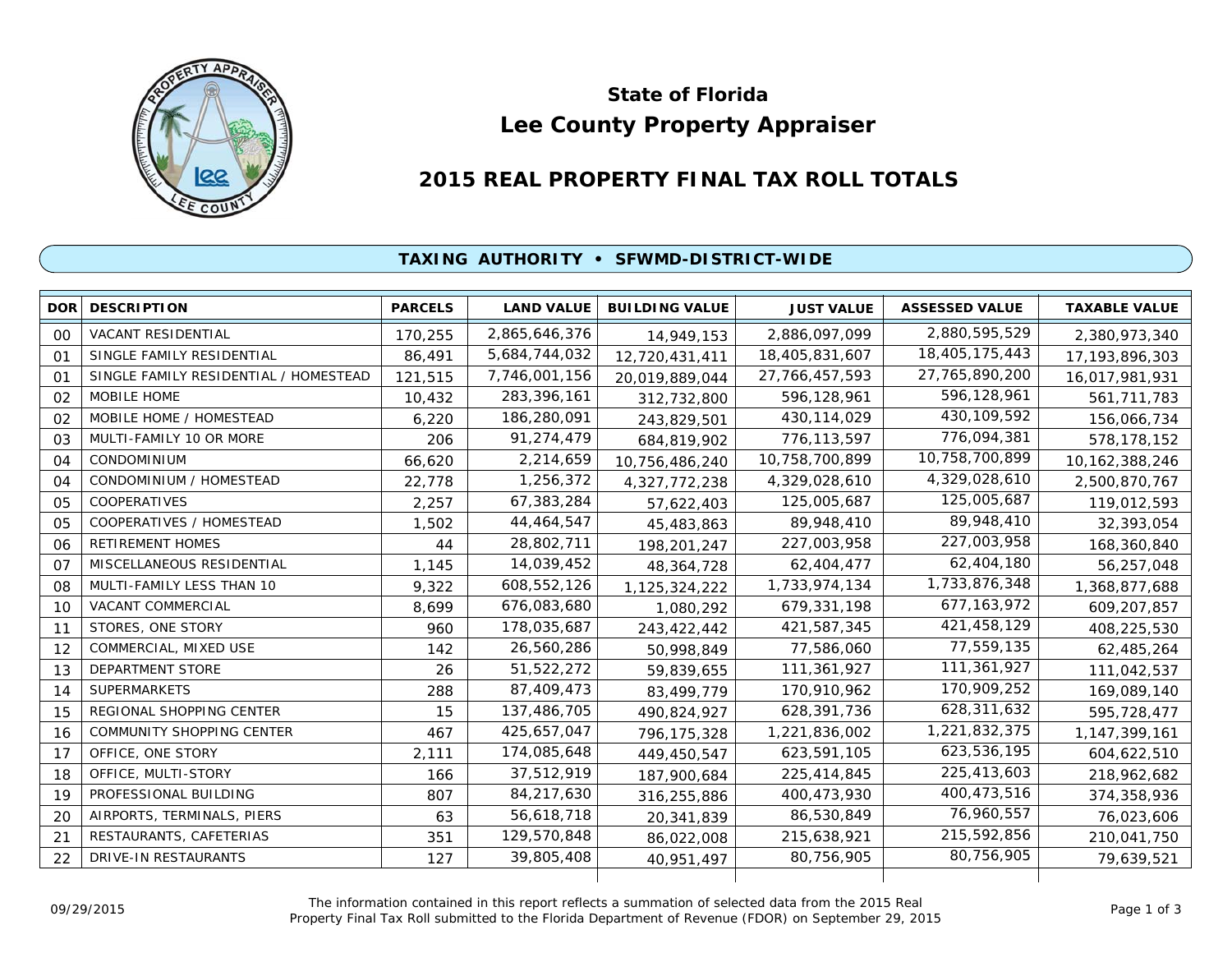## **TAXING AUTHORITY • SFWMD-DISTRICT-WIDE**

| <b>DOR</b> | <b>DESCRIPTION</b>                  | <b>PARCELS</b> | <b>LAND VALUE</b> | <b>BUILDING VALUE</b> | <b>JUST VALUE</b> | <b>ASSESSED VALUE</b> | <b>TAXABLE VALUE</b> |
|------------|-------------------------------------|----------------|-------------------|-----------------------|-------------------|-----------------------|----------------------|
| 23         | FINANCIAL INSTITUTIONS              | 208            | 75, 752, 933      | 117,975,858           | 193,728,791       | 193,728,791           | 191,798,343          |
| 24         | <b>INSURANCE COMPANY OFFICES</b>    | 42             | 285,708           | 5,749,262             | 6,034,970         | 6,034,970             | 5,701,842            |
| 25         | REPAIR SERVICE SHOPS                | 40             | 1,326,664         | 3,928,310             | 5,254,974         | 5,254,974             | 5,109,925            |
| 26         | <b>SERVICE STATIONS</b>             | 68             | 12,475,133        | 10,821,143            | 23,296,276        | 23,296,276            | 22,919,581           |
| 27         | AUTO SALES, REPAIR, ETC             | 604            | 143, 363, 260     | 157,081,474           | 300,865,893       | 300, 444, 734         | 295,201,411          |
| 28         | PARKING LOTS, MH PARKS, ETC         | 160            | 366,447,714       | 138,754,010           | 505,334,786       | 505,201,724           | 500,427,459          |
| 29         | WHOLESALE, PRODUCE, MFG             | $\mathbf{1}$   | 60,368            | 16,120                | 76,488            | 76,488                | 76,488               |
| 30         | <b>FLORISTS, GREENHOUSES</b>        | 8              | 863,153           | 519,261               | 1,382,414         | 1,382,414             | 1,360,575            |
| 31         | DRIVE-IN THEATER, OPEN STADIUM      | $\mathbf{1}$   | 567,702           | 110,261               | 677,963           | 677,963               | 677,963              |
| 32         | ENCLOSED THEATER/AUDITORIUM         | 53             | 9,058,107         | 16,908,938            | 25,967,045        | 25,967,045            | 17,554,823           |
| 33         | NIGHT CLUBS, LOUNGES, BARS          | 49             | 6,902,614         | 7,348,107             | 14,250,721        | 14,250,721            | 13,882,899           |
| 34         | BOWLING ALLEYS, RINKS, ARENAS       | 16             | 5,924,256         | 17,861,095            | 23,785,351        | 23,785,351            | 23,779,706           |
| 35         | <b>TOURIST ATTRACTIONS</b>          | 14             | 11,691,871        | 10,874,075            | 22,565,946        | 22,565,946            | 21,535,228           |
| 37         | <b>RACE TRACKS</b>                  | $\mathbf{1}$   | 4,362,477         | 2,954,481             | 7,316,958         | 7,316,958             | 7,025,458            |
| 38         | GOLF COURSE, DRIVING RANGE          | 130            | 72,614,335        | 61,149,757            | 134, 158, 841     | 133,764,092           | 131,664,294          |
| 39         | HOTELS, MOTELS                      | 317            | 245,043,107       | 806, 357, 896         | 1,051,518,989     | 1,051,401,003         | 830,015,726          |
| 40         | VACANT INDUSTRIAL                   | 656            | 93,968,026        | 516,598               | 94,529,030        | 94,484,624            | 92,011,923           |
| 41         | LIGHT MANUFACTURING                 | 174            | 32,933,255        | 62,502,665            | 95,494,765        | 95,435,920            | 93,759,539           |
| 42         | <b>HEAVY INDUSTRIAL</b>             | 4              | 1,642,530         | 2,107,564             | 3,750,094         | 3,750,094             | 3,667,025            |
| 43         | LUMBER YARDS, SAWMILLS              | 3              | 2,121,183         | 5,192,885             | 7,314,068         | 7,314,068             | 7,221,349            |
| 44         | PACKING PLANTS                      | 6              | 5,010,069         | 2,611,241             | 7,799,721         | 7,621,310             | 7,621,310            |
| 45         | CANNERY, BREWERY, WINERY            | 17             | 0                 | 1,776,616             | 1,776,616         | 1,776,616             | 1,625,064            |
| 46         | OTHER FOOD PROCESSING               | 3              | 172,163           | 492,503               | 664,666           | 664,666               | 631,705              |
| 47         | MINERAL PROCESSING                  | 13             | 4,980,648         | 2,195,202             | 7,175,850         | 7,175,850             | 6,974,395            |
| 48         | WAREHOUSING, DISTRIBUTION TERMINALS | 2,595          | 243,126,891       | 629,211,680           | 873,024,633       | 872,338,571           | 832,472,609          |
| 49         | <b>OPEN STORAGE</b>                 | 41             | 7,277,284         | 2,646,415             | 9,923,699         | 9,923,699             | 9,741,763            |
| 51         | <b>CROPLAND CLASS I</b>             | 121            | 6,941,886         | 5,407,459             | 71,833,960        | 12,349,345            | 10,700,209           |
| 52         | <b>CROPLAND CLASS II</b>            | $\mathbf{1}$   | 150,998           | 0                     | 3,313,700         | 150,998               | 150,998              |
| 53         | CROPLAND CLASS III                  | 33             | 1,398,087         | 1,310,426             | 23,894,756        | 2,708,513             | 2,173,256            |
| 54         | TIMBERLAND INDEX 90+                | 50             | 1,941,867         | 367,570               | 15,079,079        | 2,309,437             | 2,058,494            |
| 60         | <b>GRAZING LAND CLASS I</b>         | 538            | 16,031,938        | 40,721,512            | 212,047,431       | 56,753,450            | 38,964,107           |
| 61         | <b>GRAZING LAND CLASS II</b>        | 688            | 15,390,167        | 34,667,587            | 218,336,317       | 50,057,754            | 30,562,460           |
| 62         | <b>GRAZING LAND CLASS III</b>       | 254            | 5,592,452         | 6,956,379             | 83,007,806        | 12,548,831            | 9,043,727            |
| 63         | <b>GRAZING LAND CLASS IV</b>        | 65             | 1,009,939         | 3,172,166             | 18,795,976        | 4, 182, 105           | 2,805,444            |
| 64         | <b>GRAZING LAND CLASS V</b>         | 96             | 1,618,334         | 1,988,560             | 55,008,898        | 3,606,894             | 2,861,424            |

The information contained in this report reflects a summation of selected data from the 2015 Real Property Final Tax Roll submitted to the Florida Department of Revenue (FDOR) on September 29, 2015 09/29/2015 Page 2 of 3